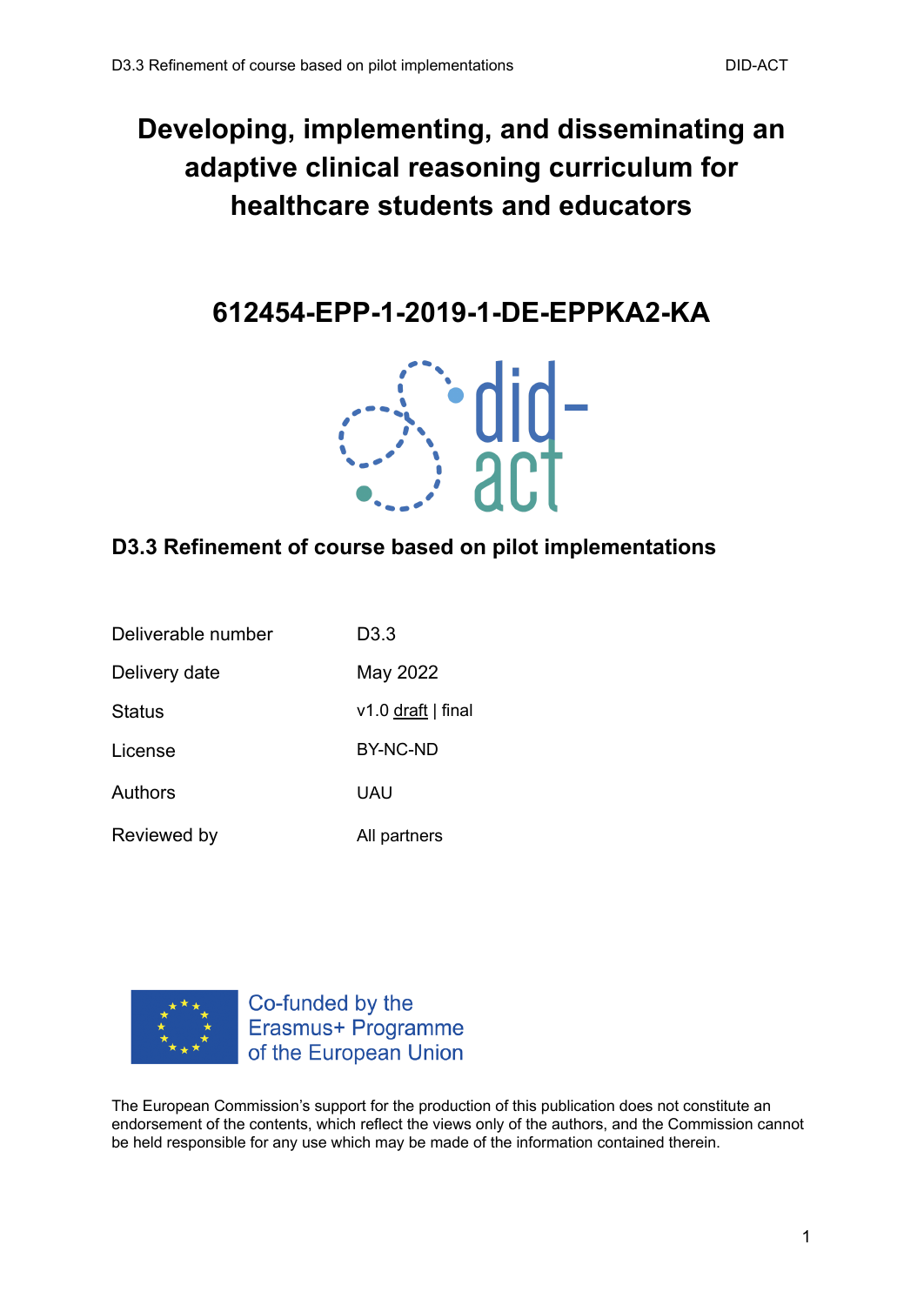| 1. Summary                                                 | $\boldsymbol{2}$ |
|------------------------------------------------------------|------------------|
| 2. Introduction                                            | $\mathbf{2}$     |
| 3. Quality criteria                                        | $\mathbf{3}$     |
| 4. Methods<br>Overview about identified shortcomings       | 3<br>3           |
| Refinement process                                         | 4                |
| 5. Results                                                 | 5                |
| 5.1 General changes to the learning units                  | 5                |
| 5.1.1 Teaching focus                                       | 6                |
| 5.1.2 Aspects to be addressed in the integration guideline | $\overline{7}$   |
| 5.2 Specific changes to the learning units                 | 7                |
| <b>6. Conclusions</b>                                      | 8                |
| 7. References                                              | 8                |
| 8. Appendix                                                | 9                |

# <span id="page-1-0"></span>1. Summary

Based on our experience with the pilot implementations and feedback we received from course participants and facilitators we refined the train-the-trainer learning units. We identified specific improvement suggestions for learning units, such as the need for more or different videos, that the allocated time was not sufficient, or that the focus should be more on the teaching aspects. These suggestions were addressed by the original development teams and refinements were made in the course outlines and the courses in our learning management platform Moodle.

Moreover, we discovered general suggestions for improvement, such as difficulties in teaching interprofessional and heterogeneous groups of participants, technical problems, or the need for a better overview about the learning units of the DID-ACT curriculum. We addressed these more general aspects by either covering them in our integration guideline or adapting the available guiding resources for course facilitators. For example, we created a video explaining the concept of blended learning and a video introducing our learning management platform.

# <span id="page-1-1"></span>2. Introduction

During the preceding deliverables D3.2 (Pilot implementations of the train-the-trainer courses) and D5.2 (Evaluation of the pilot implementations), we collected feedback from participants and facilitators about their satisfaction and impressions of the learning units (LU)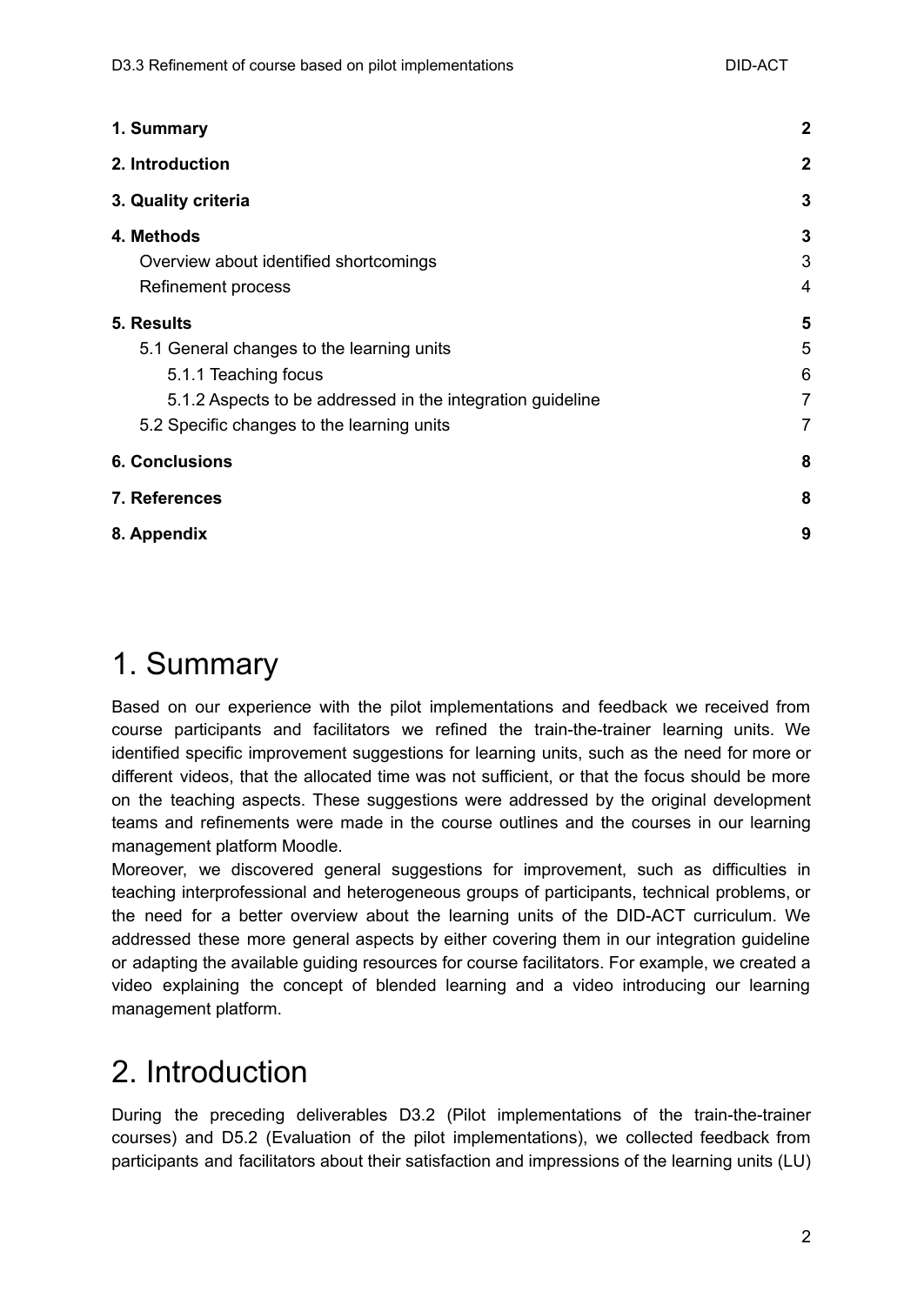they held or attended. We collected these data through online questionnaires and a feedback template completed by facilitators as a basis for the course refinements implemented and described in this deliverable D3.3.

# <span id="page-2-0"></span>3. Quality criteria

- Workshop on sharing experiences of pilots at the beginning of this deliverable
- Considering all issues identified in the pilot implementation
- In close cooperation with target group(s), partners, and associate partners and with repeated feedback rounds
- Discussed and agreed upon by all partners

# <span id="page-2-1"></span>4. Methods

## <span id="page-2-2"></span>Overview about identified shortcomings

At the beginning of this deliverable, we collected and summarized all issues identified during our pilot implementations and which we reported in our D5.2 and 3.2 reports (Table 1).

| LU               | Category | <b>Issue</b>                                                                                                                                                                                                    |
|------------------|----------|-----------------------------------------------------------------------------------------------------------------------------------------------------------------------------------------------------------------|
| General          | Content  | Different experience and knowledge levels on clinical reasoning (not all<br>were medical doctors)                                                                                                               |
| LU <sub>32</sub> | Content  | quiz "too easy", vs quiz useful                                                                                                                                                                                 |
| <b>LU32</b>      | Content  | availability of learning materials in the national language would be<br>helpful                                                                                                                                 |
| <b>LU33</b>      | Content  | More medical discipline specific examples                                                                                                                                                                       |
| <b>LU34</b>      | Content  | Teaching the topic vs teaching how to do the corresponding LU. Many<br>tutors asked for an explanation on how LU6 is structured to teach.                                                                       |
| <b>LU35</b>      | Content  | expectations of participants were quite heterogeneous, but more related<br>to how to teach                                                                                                                      |
| <b>LU35</b>      | Content  | found the case is more suitable in a theoretical course at an earlier<br>stage in the educational program                                                                                                       |
| <b>LU35</b>      | Content  | Participants mentioned that the nursing video was difficult to grasp,<br>videos could be shortened                                                                                                              |
| LU37             | Content  | Adjustments in content                                                                                                                                                                                          |
| <b>LU37</b>      | Content  | minor improvements in the used case examples to adjust them better to<br>workplace-based education                                                                                                              |
| <b>LU35</b>      | Content  | Content should be better adjusted to particular professions given (e.g.<br>biomedical analyst), a few learning materials could be improved for<br>non-medical professions and also include preclinical teachers |
| LU33             | Content  | Currently it is very monoprofession (medical) focused and leaves out<br>pre-clinical teachers                                                                                                                   |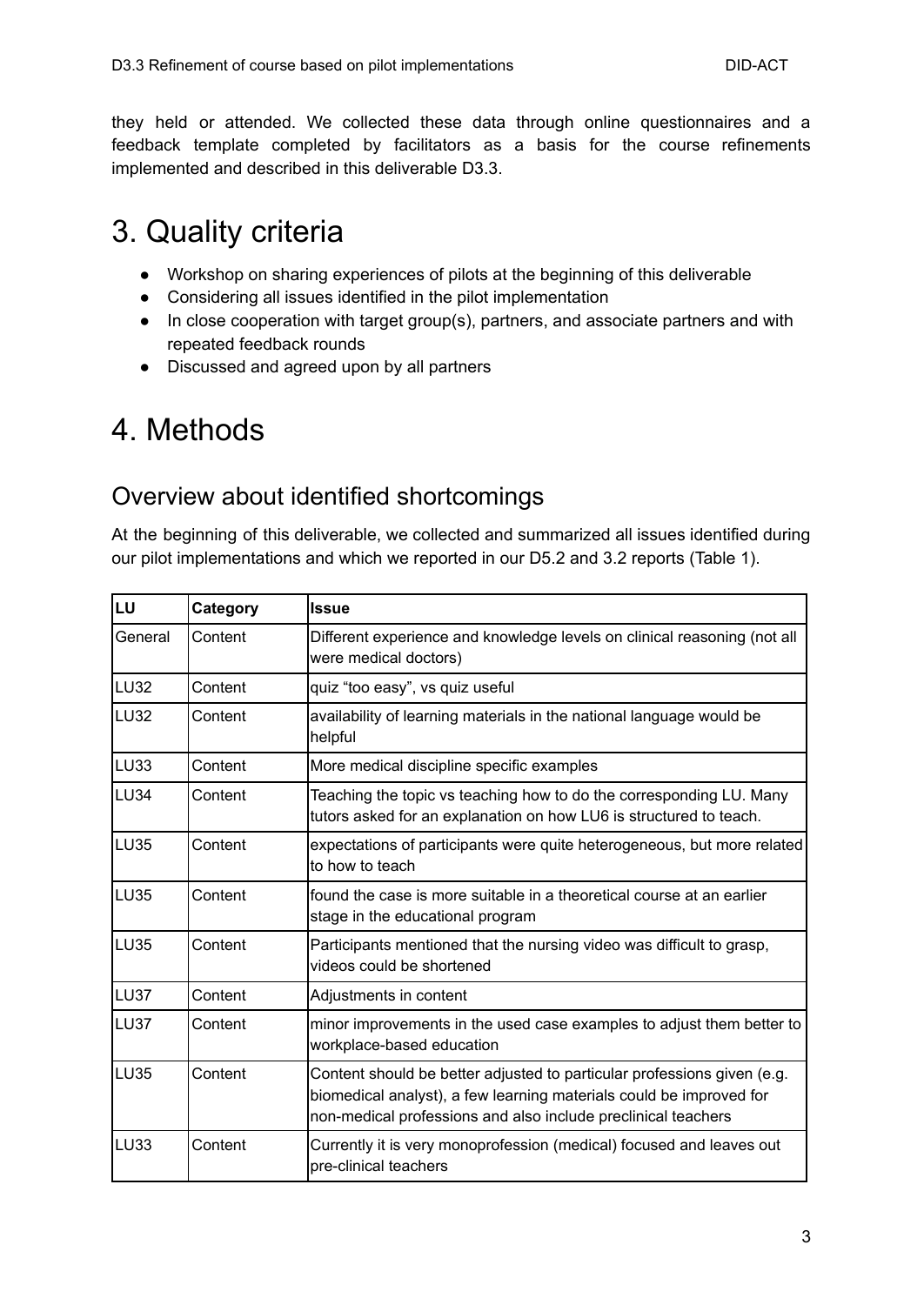| General          | Interaction/<br>Collaboration | Unbalanced participants in terms of professions made discussions<br>difficult and focused towards physicians       |
|------------------|-------------------------------|--------------------------------------------------------------------------------------------------------------------|
| LU <sub>35</sub> | Content                       | Neutral suggestions to change the amount of content<br>(increase/decrease)                                         |
| General          | Didactical                    | Participants did not access/complete the online part                                                               |
| Meeting          |                               | Participants (and facilitators?) not familiar with online teaching / learning                                      |
| LU <sub>33</sub> | Didactical                    | Powerpoint presentation quite boring, too much text, it is difficult to<br>have so much text in different language |
| LU <sub>34</sub> | <b>Didactical</b>             | More interactivity needed, No interactivity in powerpoint<br>presentation/lecture                                  |
| LU32             | Content                       | Slight adaptations of presentations and of info for participants needed                                            |
| LU32             | Implementation<br>- Time      | Not enough time, Overall are two 45 min sessions rather short                                                      |
| LU37             | <b>Didactical</b>             | Didactical approach                                                                                                |
| LU32             | Implementation<br>- Time      | Participants asked me if we can do it as one meeting                                                               |
| LU <sub>33</sub> | Interaction/<br>Collaboration | division into more homogeneous groups                                                                              |
| LU <sub>33</sub> | Interaction/<br>Collaboration | number of participants was too small to stimulate meaningful discussion<br>which reduced interactivity             |
| General          | <b>Technical</b>              | Unfamiliarity and difficulty with Moodle & Casus, Problems to access<br>moodle                                     |
| LU32             | <b>Technical</b>              | direct links to interesting self-study materials                                                                   |
| LU <sub>34</sub> | All                           | significantly lower evaluation results in the participant questionnaire in<br>all categories                       |
| LU <sub>34</sub> | Didactical                    | Potential redundancies with the local curriculum                                                                   |

*Table 1: Table with identified issues as basis for discussions about refinements.*

### <span id="page-3-0"></span>Refinement process

We arranged for a meeting in which representatives from all partners and associate partners discussed identified issues and potential refinements addressing these discovered shortcomings. In this meeting ten stakeholders from partner and associate partner participated and Instruct moderated the brainstorming session. Due to the ongoing pandemic situation the meeting was held via a zoom meeting. After the meeting all participants had time to refine their ideas and add any additional thoughts and ideas.

In a follow-up meeting we agreed on the identified refinements and distributed work among participants. We also presented this interim status to all partners and associate partners during our regular bi-weekly team meeting.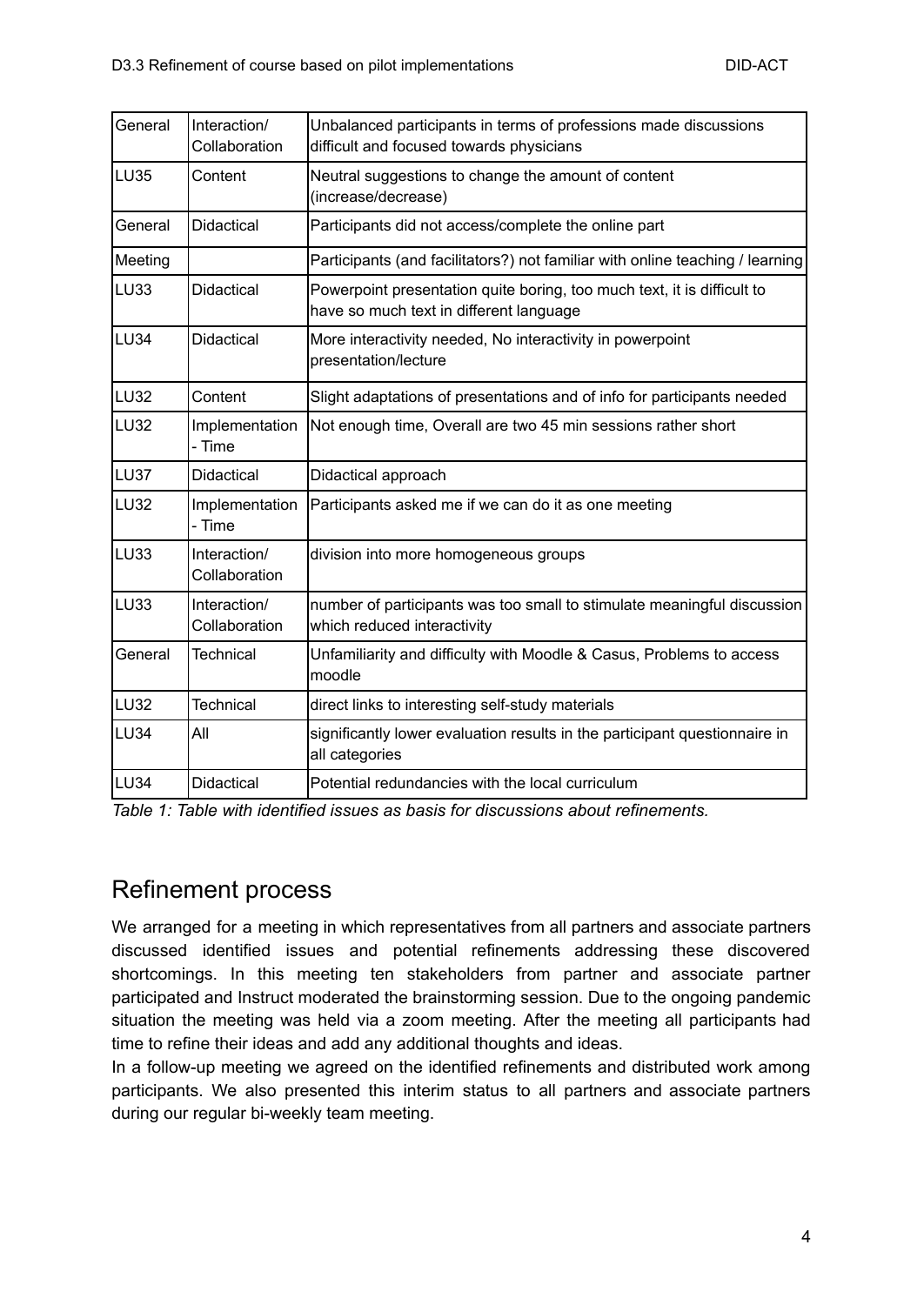After that, the development teams of each of the TTT learning units started refining their LU and necessary changes were highlighted in the development template.

After having presented and agreed on these changes, they were finally implemented in the course outlines and the moodle courses.

# <span id="page-4-0"></span>5. Results

## <span id="page-4-1"></span>5.1 General changes to the learning units

In table 2 we summarize the course refinements we have agreed upon after our second team meeting in addition to the specific refinements identified for each LU. Some of the comments were not specific enough, therefore, we could not address them. Our main changes include:

- Putting together an optional course that teaches educators about basic concepts of clinical reasoning, so that the main LUs focus solely on teaching clinical reasoning.
- Extending the glossary of clinical reasoning related terms.
- Introducing in more detail the blended learning format and instructions for facilitators to conduct the courses.
- Better describing and outlining the train-the-trainer courses in moodle and on our website.

For other comments we found that they could not be addressed with refinements to the courses, but needed to be covered in the integration guideline (D7.3) (Table 3).

| <b>Issue</b>                                                                                                                                                                                 | <b>Discussed and implemented solutions</b>                                                                                                                                 |
|----------------------------------------------------------------------------------------------------------------------------------------------------------------------------------------------|----------------------------------------------------------------------------------------------------------------------------------------------------------------------------|
| Different experience and knowledge levels on<br>clinical reasoning of participants; quizzes<br>useful                                                                                        | Implementation of self-assessment quizzes at the<br>beginning of each LU to assess prior knowledge<br>and help participants to prepare for the<br>synchronous phases.      |
| Teaching the topic vs teaching how to do the<br>corresponding LU. Tutors asked for an<br>explanation on how the student LU is<br>structured to teach.                                        | see 5.1.1                                                                                                                                                                  |
| Expectations of participants were quite<br>heterogeneous, but more related to how to<br>lteach                                                                                               |                                                                                                                                                                            |
| Difficulty of finding correct clinical reasoning<br>related terms                                                                                                                            | We expanded the glossary available in Moodle to<br>include relevant terms for clinical reasoning and its<br>teaching and assessment. Currently, it contains 35<br>entries. |
| Content should be better adjusted to<br>particular professions given, a few learning<br>materials could be improved for non-medical<br>professions and also include preclinical<br>lteachers | Each learning unit was once again checked by<br>other professions and suggestions of adaptations<br>were made and implemented.                                             |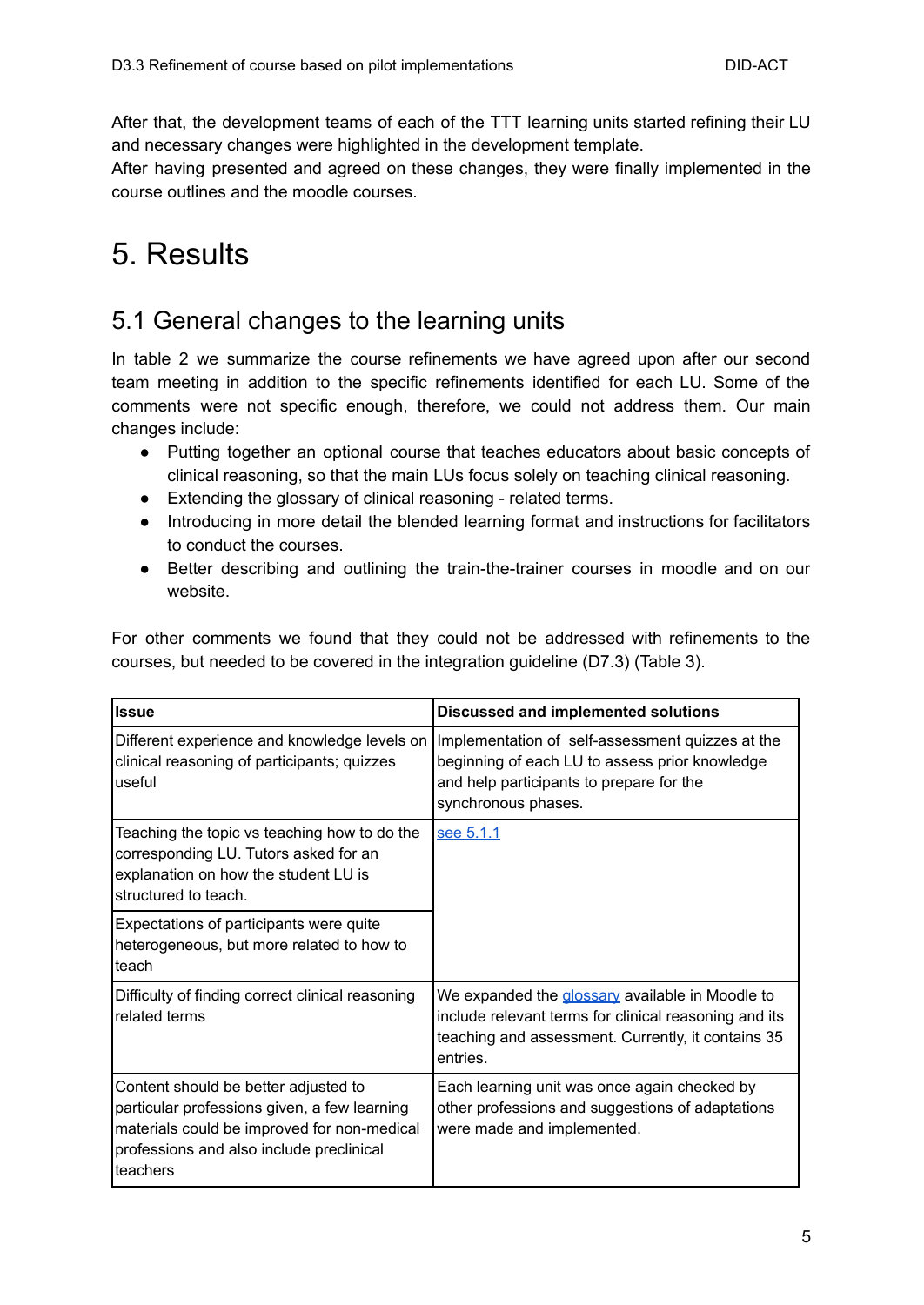| Currently it is very monoprofession (medical)<br>focused and leaves out pre-clinical teachers                                                                              |                                                                                                                                                                                   |  |
|----------------------------------------------------------------------------------------------------------------------------------------------------------------------------|-----------------------------------------------------------------------------------------------------------------------------------------------------------------------------------|--|
| Participants did not access/complete the                                                                                                                                   | We provide now a better introduction into blended                                                                                                                                 |  |
| online part                                                                                                                                                                | learning and online approach including a new video                                                                                                                                |  |
| Participants (and facilitators?) not familiar<br>with online teaching / learning                                                                                           | integrated into the train-the-trainer courses.                                                                                                                                    |  |
| Powerpoint presentation quite boring, too                                                                                                                                  | Small groups & direct contact much appreciated,                                                                                                                                   |  |
| much text, it is difficult to have so much text in                                                                                                                         | check whether we can reduce the amount of                                                                                                                                         |  |
| different language                                                                                                                                                         | presentations and instead have videos in                                                                                                                                          |  |
| More interactivity needed (n=2), No                                                                                                                                        | asynchronous phases so to make room for more                                                                                                                                      |  |
| interactivity in powerpoint presentation/lecture                                                                                                                           | discussion during meeting                                                                                                                                                         |  |
| Not enough time, Overall are two 45 min                                                                                                                                    | We adapted the template in terms of allocated time                                                                                                                                |  |
| sessions rather short                                                                                                                                                      | and clarified that times can be adapted                                                                                                                                           |  |
| Unfamiliarity and difficulty with Moodle &<br>Casus, Problems to access moodle                                                                                             | We restructured Moodle and added category and<br>course descriptions, a more detailed introduction<br>into Moodle is available including a video on how to<br>navigate in Moodle. |  |
| An overview about curriculum and which TTT<br>Irelated to which student LUs would be<br>helpful, making connections between TTT<br>and student LUs more visible / explicit | We provide an overview about the courses and their<br>alignment on our <b>DID-ACT</b> website.                                                                                    |  |

*Table 2: Identified issues and implemented refinements*

### <span id="page-5-0"></span>5.1.1 Teaching focus

A major improvement participants suggested was that the learning units should focus more on how to teach clinical reasoning to students than knowledge about it. During the development of the LUs we already were discussing this aspect within our consortium, but felt at that time that our approach was a good compromise. Even after the pilots we still see the need to provide some basic theoretical knowledge as the target group of healthcare profession educators within and across institutions is quite heterogeneous in terms of prior knowledge.

However, to make the teaching focus more explicit we decided to restructure each LU in a way that the teaching is the main part and all learning activities designed to increase the knowledge about clinical reasoning of participants are grouped together into an optional part or course. So, facilitators can decide depending on the prior knowledge and experience of their participants whether they want to conduct the LU including or excluding this optional part. Also, participants have the possibility depending on their self-assessment in the introductory quiz to access this optional part to deepen or refresh their knowledge on a specific clinical reasoning related topic.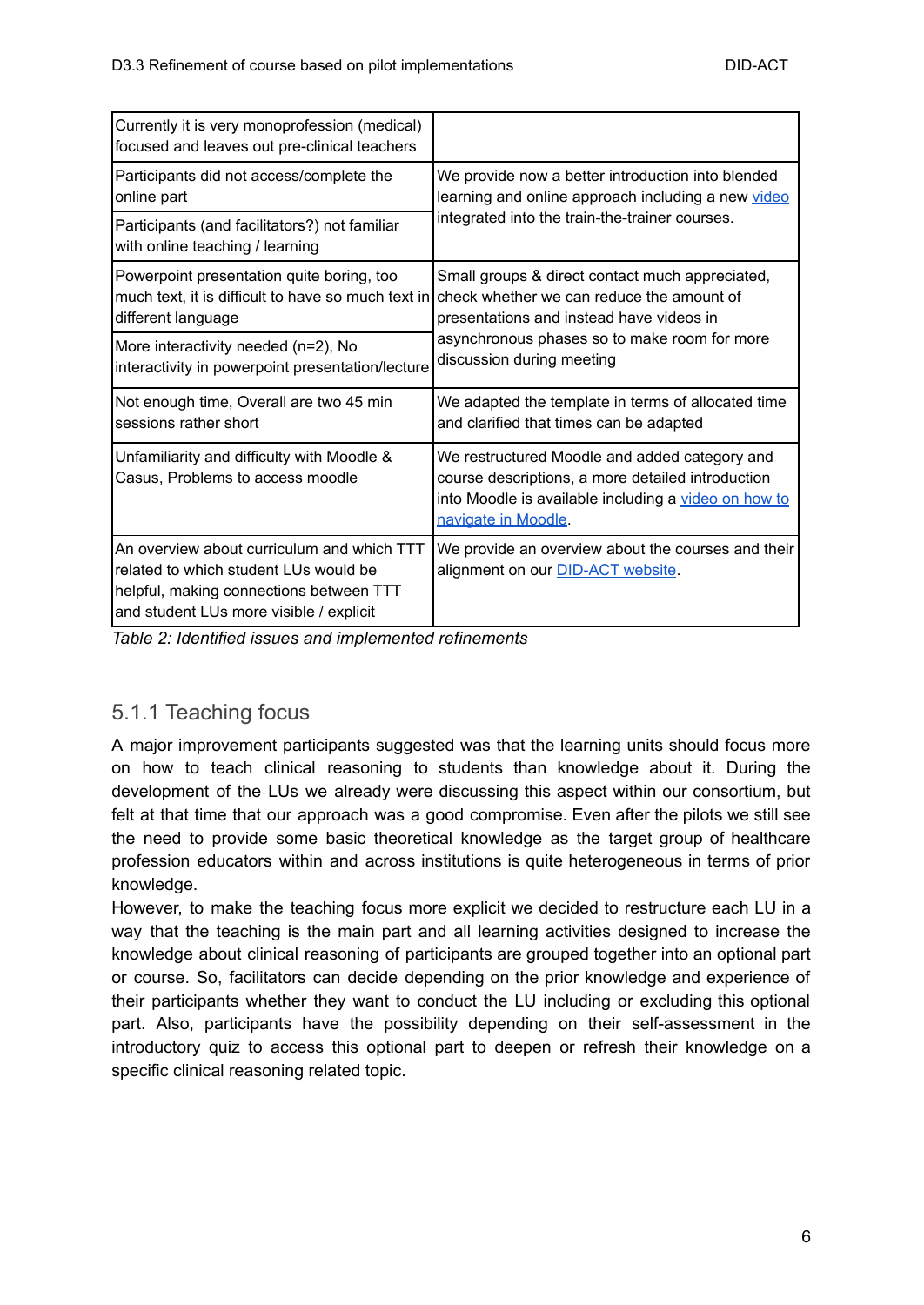### <span id="page-6-0"></span>5.1.2 Aspects to be addressed in the integration guideline

In addition, we identified issues that we will address in the integration guideline (D7.3) to provide tips & tricks for facilitators on these topics.

| <b>Challenge</b>                                                                                                                                                                   | <b>Integration guideline</b>                                                                                                                                                                               |
|------------------------------------------------------------------------------------------------------------------------------------------------------------------------------------|------------------------------------------------------------------------------------------------------------------------------------------------------------------------------------------------------------|
| Different experience and knowledge levels<br>on clinical reasoning of participants                                                                                                 | Suggestion to include tips on how to deal with<br>heterogeneous groups of participants in terms of<br>prior knowledge and experiences with teaching CR                                                     |
| Unbalanced participants in terms of<br>professions made discussions difficult and<br>focused towards physicians; Content<br>should be better adjusted to particular<br>professions | Point to resources on interprofessional teaching                                                                                                                                                           |
| Number of participants was too small to<br>stimulate meaningful discussion which<br>reduced interactivity                                                                          | Point to resources on small group teaching<br>techniques                                                                                                                                                   |
| Potential redundancies with the local<br>curriculum                                                                                                                                | Point out the importance of learning objectives that<br>are defined for each of our learning units and how<br>based on these learning activities can be aligned<br>and integrated into existing curricula. |
| Availability of learning materials in the<br>national language would be helpful                                                                                                    | Point out possibility to translate into national<br>languages and upload back to DID-ACT team (part<br>of license)                                                                                         |
| Participants worked better together when<br>they knew each other -> importance of<br>providing a good atmosphere                                                                   | Include that participants should know each other, so<br>an icebreaker event might be helpful before starting<br>any of the learning units, provide some resources                                          |
| Participants (and facilitators) not familiar<br>with online teaching / learning                                                                                                    | Include resources & tips for teaching and learning in<br>a blended learning format                                                                                                                         |

<span id="page-6-1"></span>*Table 3: Aspects to be included in the integration guideline (D7.3.)*

## 5.2 Specific changes to the learning units

Each development team decided about refining their LU based on the suggestions from participants and facilitators. We summarize these changes in the following section:

### **LU32 - What is Clinical Reasoning and Models**

In this 3-phase learning unit, we moved activities from phase 1 and 2 that focus primarily on teaching participants about theories into an optional phase. To better support self-directed learners and facilitators, we created two videos based on the presentations that are part of the synchronous phases. Additionally, we added content about situativity theory that was not yet covered in this learning unit and the corresponding student units.

### **LU33 - Information gathering, Generating differential diagnoses, Decision making, and Treatment planning**